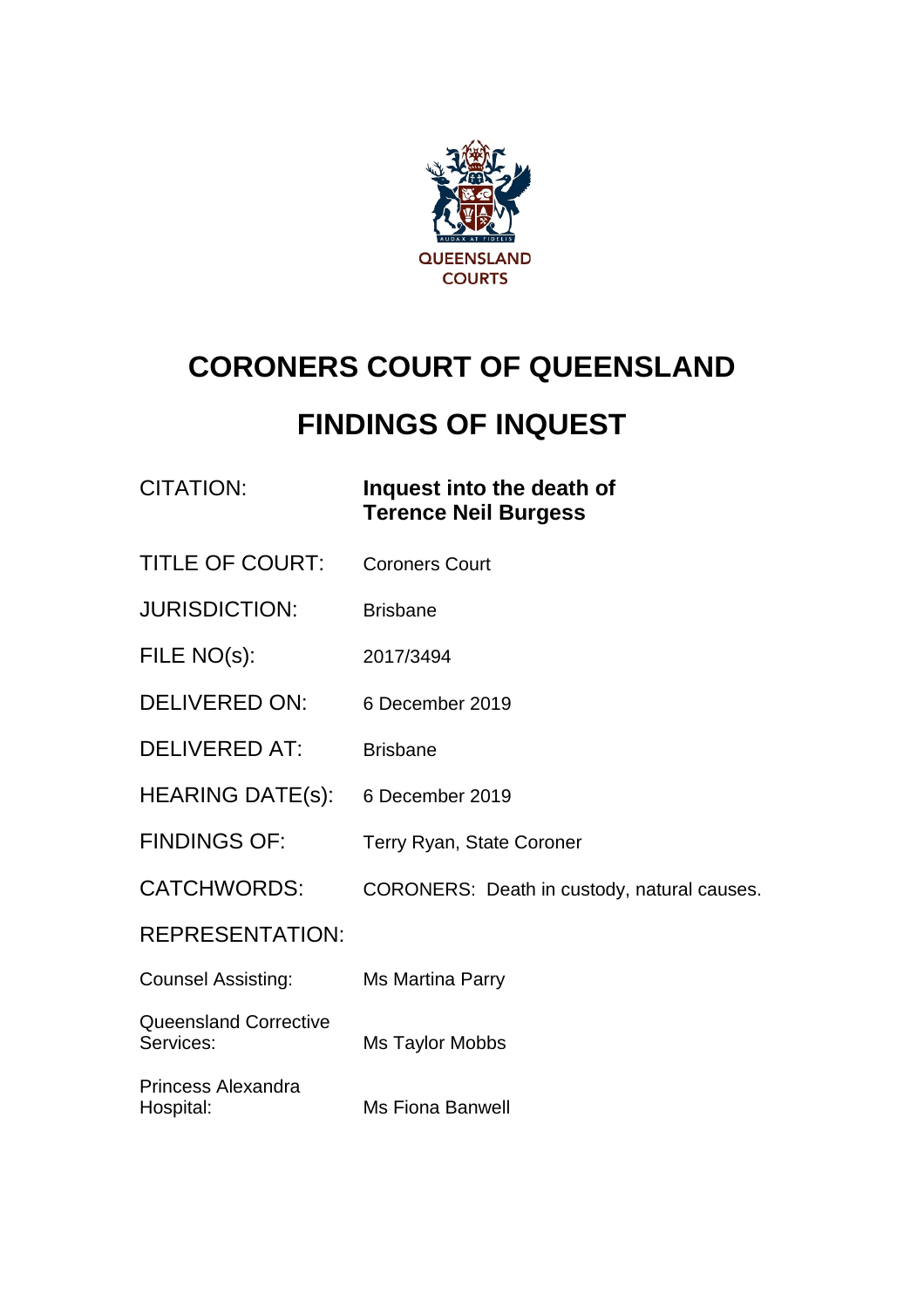### **Contents**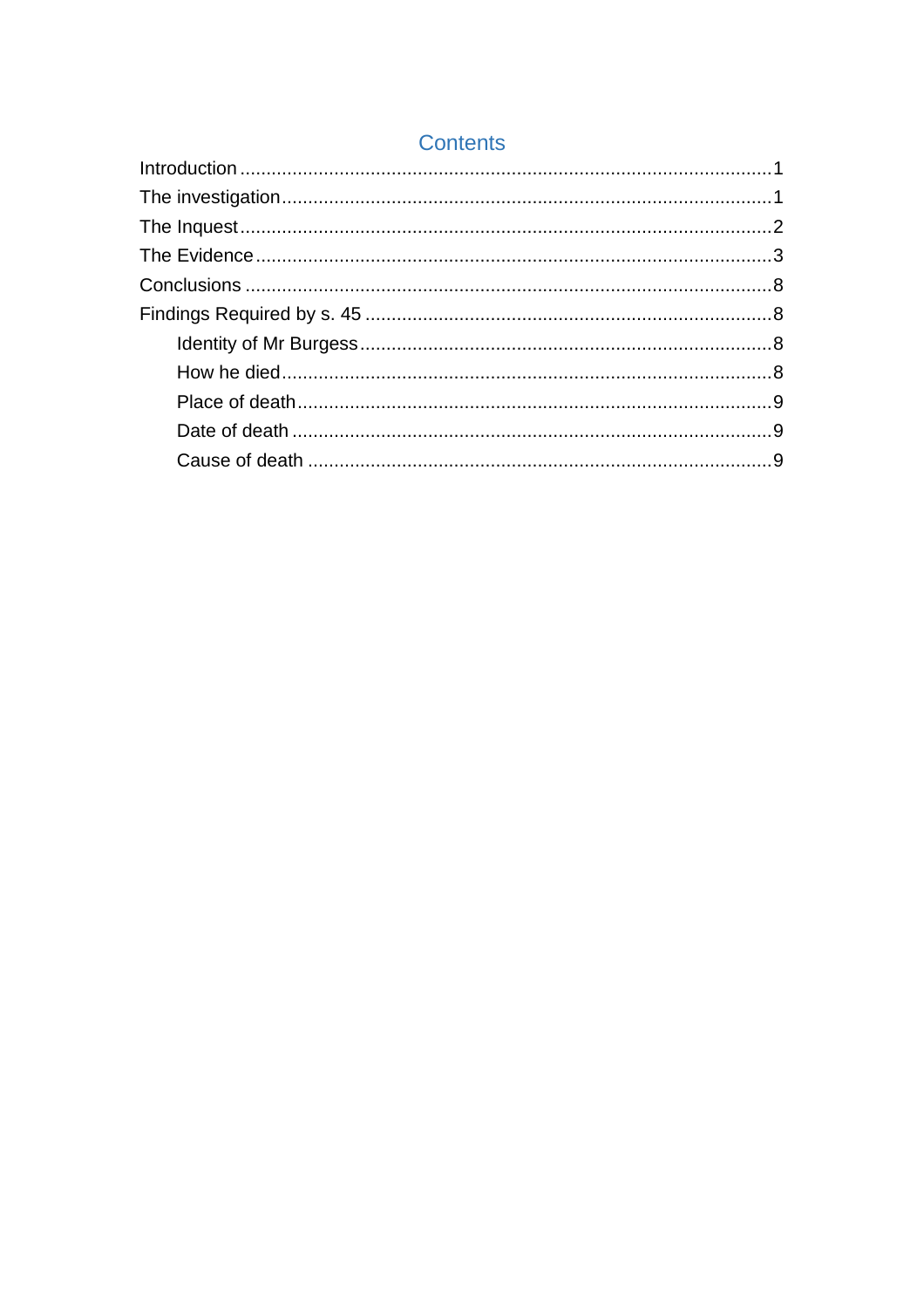#### <span id="page-2-0"></span>**Introduction**

- 1. Terence Burgess was a 50 year old man who was incarcerated at the Southern Queensland Correctional Centre (SQCC). At the time of his death on 11 August 2017, Mr Burgess was an inpatient at the Princess Alexandra Hospital Secure Unit (PAHSU).
- 2. Mr Burgess had served five years of his sentence. [1](#page-2-2) He was sentenced to 13 years imprisonment on 5 April 2012 in the District Court at Mackay for a range of very serious sexual offences. Mr Burgess was declared a serious violent offender.<sup>2</sup> The earliest date he could have applied for parole was in late 2022, after he had served 80% of his sentence. He had no previous criminal history.
	- 3. Mr Burgess suffered from cardiac disease before he was imprisoned. He had at least three known myocardial infarctions in 2002, 2012 and 201[3](#page-2-4).<sup>3</sup> During his imprisonment, Mr Burgess received regular coronary care and treatment including numerous hospital admissions following the exacerbation of symptoms. The 2012 and 2013 events were associated with percutaneous coronary intervention with stenting of the right coronary and left circumflex arteries.[4](#page-2-5)
- 4. On 11 August 2017, Mr Burgess died as a result of ischaemic and valvular heart disease (severe aortic stenosis), [5](#page-2-6) while in the PAHSU, having suffered myocardial infarctions following the cessation of his prescription medication.[6](#page-2-7)
- 5. In the lead up to his death Mr Burgess had declined invasive investigations or surgical intervention for his heart disease including aortic valve surgery, angiograms or stenting procedures. He requested comfort care only in so far as accepting medical management and medication for symptom control[.7](#page-2-8)

## <span id="page-2-1"></span>**The investigation**

- 6. The Queensland Police Service (QPS) Corrective Services Investigation Unit (CSIU) investigated the circumstances leading to Mr Burgess' death.
- 7. At approximately 4:00pm on 11 August 2017, the CSIU was notified of Mr Burgess' death. Detective Sergeant David Caruana and Senior Constable Jacob Andriolo attended the PAH and commenced their investigation. Information and witness statements' were obtained from

<sup>1</sup> Exhibit C2 – Death in Custody Report  $\overline{a}$ 

<span id="page-2-3"></span><span id="page-2-2"></span><sup>2</sup> Exhibit C2 – Death in Custody Report

<span id="page-2-4"></span><sup>3</sup> Exhibit H1 – Clinical Forensic Medical Unit Report

<span id="page-2-5"></span><sup>4</sup> Exhibit B1 – Statement of Dr Ian Scott

<span id="page-2-6"></span><sup>5</sup> Exhibit A5 – Autopsy Report

<span id="page-2-7"></span> $6$  Exhibit E3 – Princess Alexandra Hospital medical record and notes

<span id="page-2-8"></span> $7$  Exhibit E3 – Princess Alexandra Hospital medical record and notes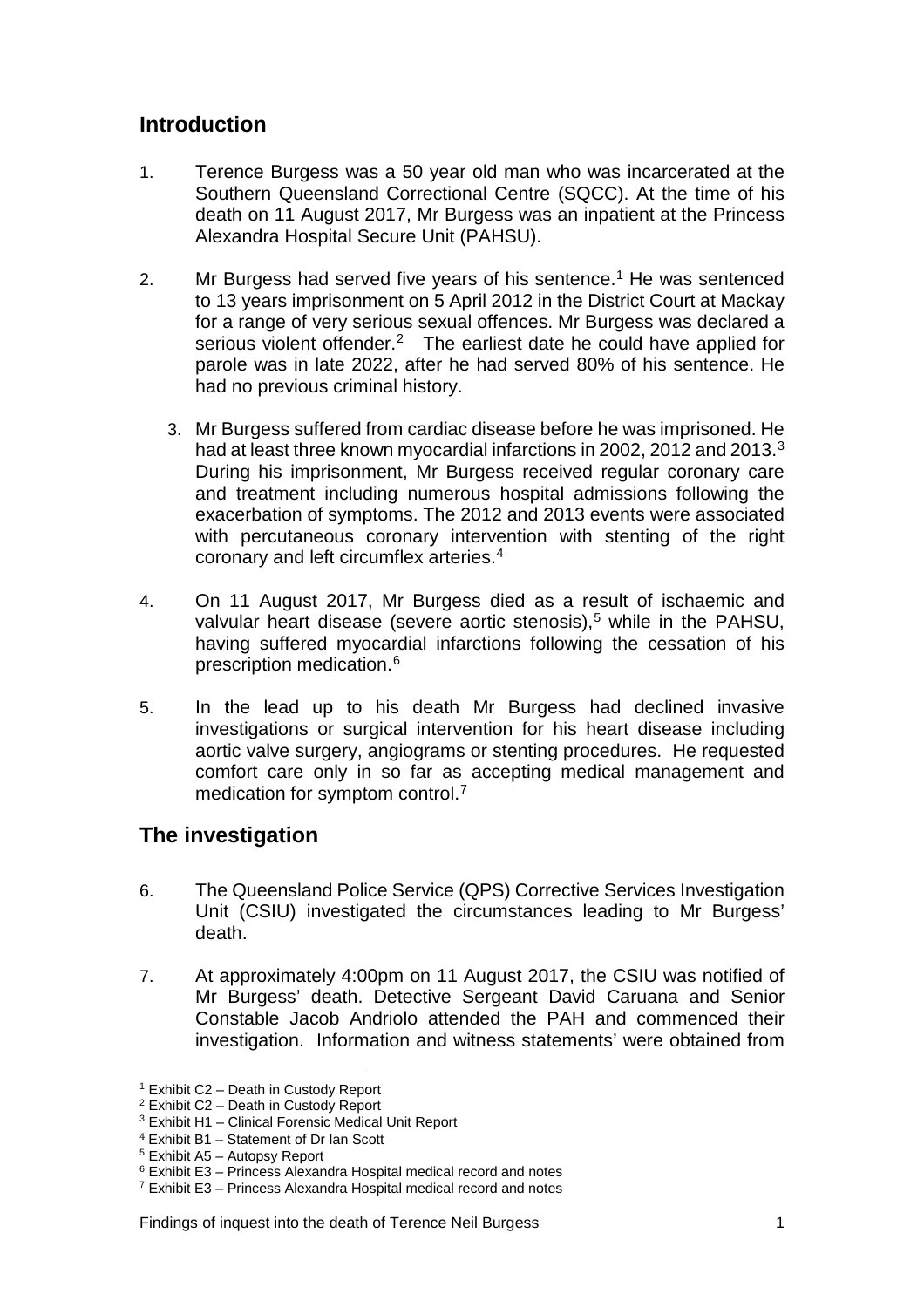medical practitioners involved in the provision of care to Mr Burgess along with his medical records. Photographs of the scene and of Mr Burgess were also taken.

- 8. Mr Burgess' son informed investigators that he had no concerns about his father's treatment in prison.
- 9. CCTV footage, taken 30 minutes prior and 30 minutes following Mr Burgess' collapse was also reviewed. This showed Mr Burgess getting out of bed and taking a shower. He was seen to dry himself with a towel, sit to dry his feet and then collapse in the shower recess. A brief time later, Dr Ravindnath Balasubramaniam attended to review Mr Burgess and found him unresponsive. Other staff attended to assist and Mr Burgess was lifted from the floor and placed on the bed in his room.<sup>8</sup>
- 10. Senior Constable Andriolo provided a report, along with information about the circumstances of the death and statements and medical records. Senior Constable Andriolo reported he did not identify any issues and or concerns indicating the death was suspicious. He further determined there were no deliberate acts or omissions or errors of judgement contributing to Mr Burgess' death. He concluded Mr Burgess' death and the circumstances of his death were non suspicious.[9](#page-3-2)
- 11. An external autopsy examination with associated CT scans and toxicology testing was conducted by Forensic Pathologist, Dr Christopher Day. The cause of death, based on a review of the medical records, external post-mortem examination and associated testing including CT scanning, was identified as ischaemic and valvular heart disease (severe aortic stenosis).
- 12. At the request of the Coroners Court, Dr Ian Home from the Queensland Health Clinical Forensic Medicine Unit (CFMU) examined the statements as well as the medical records for Mr Burgess from SQCC and the PAH and reported on them.
- 13. I am satisfied that the investigation was thoroughly and professionally conducted and that all relevant material was accessed.

#### <span id="page-3-0"></span>**The Inquest**

14. Although Mr Burgess' death was from natural causes, as he was in custody when he died, an inquest into the death was required by the *Coroners Act 2003*. The inquest was held on 6 December 2019. All of the statements, medical records and material gathered during the investigation were tendered. Counsel Assisting proceeded immediately to make submissions in lieu of any oral testimony. I was satisfied that I

<sup>8&</sup>lt;br>Exhibit A1

<span id="page-3-2"></span><span id="page-3-1"></span><sup>9</sup> Exhibit C2 – Death in Custody Report

Findings of inquest into the death of Terence Neil Burgess 2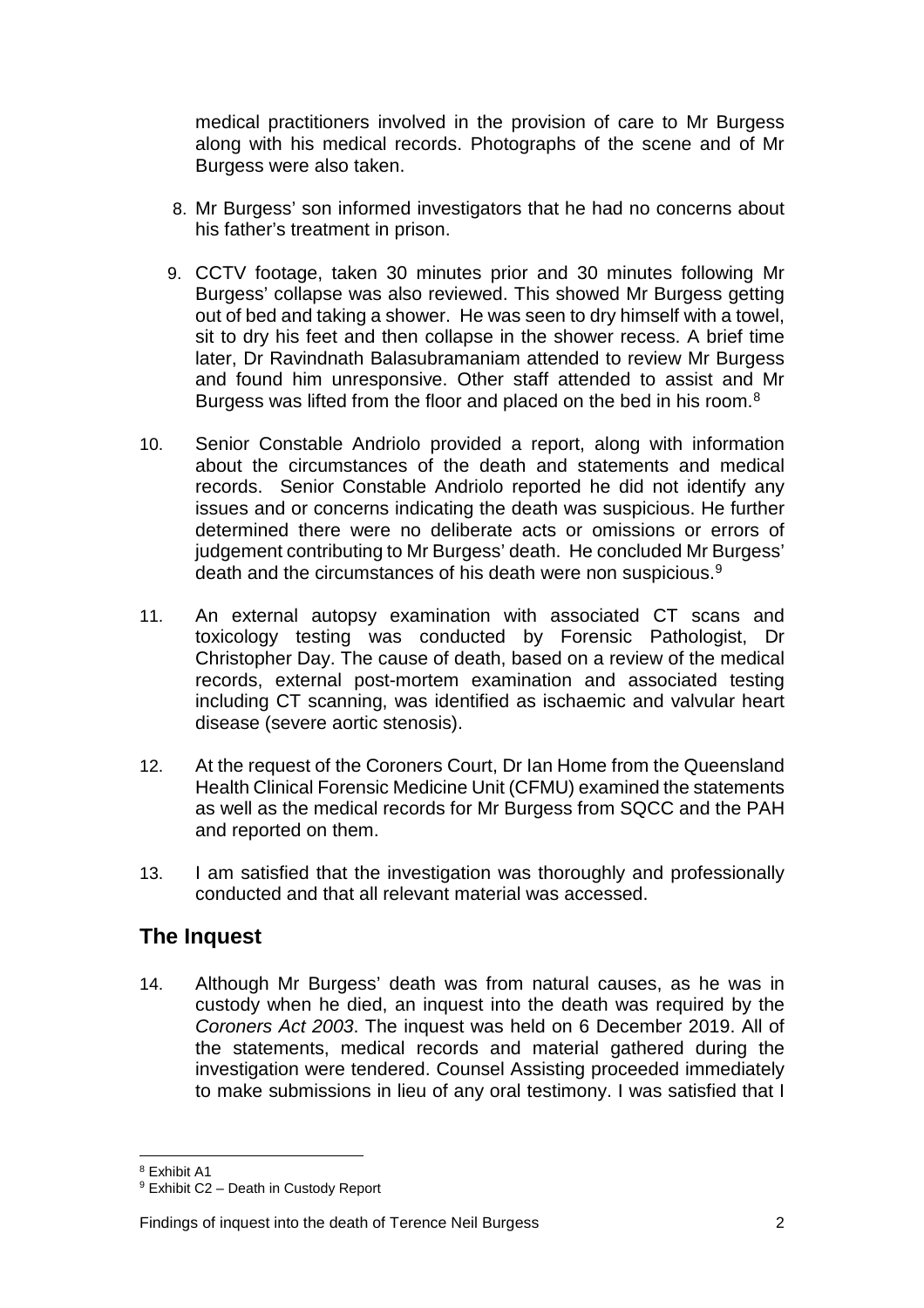sufficient material before me to make the necessary findings under the *Coroners Act 2003.* 

#### <span id="page-4-0"></span>**The Evidence**

#### *Medical history*

- 15. Mr Burgess was born on 22 August 1966 in Mackay, Queensland.[10](#page-4-1) Mr Burgess had a significant medical history which included severe aortic stenosis (hardening and narrowing of the heart valve), mild to moderate mitral regurgitation, ischaemic cardiomyopathy (with severely dilated moderately hypertrophic left ventricular with moderate to severely impaired systolic function) ejection fraction of 30-35 per cent.
- 16. Mr Burgess had previously undergone angioplasty with stent insertion into the right coronary and left circumflex arteries. Mr Burgess also suffered hypertension, hyperlipidaemia, and breathlessness due to emphysema or chronic bronchitis. He also received nasal prong oxygen intermittently and took prescribed medication for his heart condition as well as fentanyl patches.<sup>[11](#page-4-2)</sup>
- 17. On 25 July 2017, Mr Burgess was transferred from the SQCC to the Emergency Department of the PAH having experienced acute exacerbation of shortness of breath. Mr Burgess underwent medical review including a chest x-ray to exclude pulmonary oedema, and was medically managed with oxygen and medication. After he was advised surgery for his worsening heart condition would be optimal, Mr Burgess declined any further investigations and or surgery and asked to return to SQCC the same day.[12](#page-4-3)
- 18. On 28 July 2017, Mr Burgess was again admitted to the PAH with worsening shortness of breath and crushing central chest pain following his refusal to take prescription medications. Blood tests revealed an elevated troponin level (sensitive marker of heart muscle damage) indicating Mr Burgess had experienced a further myocardial infarction.
- 19. Despite these findings and further recommendations for surgery, Mr Burgess declined any invasive management or surgical intervention and elected treatment by medication only. Mr Burgess agreed to recommence his usual prescription medications along with anticoagulation, through a heparin infusion and ticagrelaor (anti-platelet agent). Mr Burgess was transferred to the PAHSU for ongoing medical management.<sup>[13](#page-4-4)</sup>

<span id="page-4-1"></span><sup>&</sup>lt;sup>10</sup> Exhibit A1

<sup>&</sup>lt;sup>11</sup> Exhibit A5 – Autopsy Report and Exhibit H1 – Clinical Forensic Medical Unit Report

<span id="page-4-3"></span><span id="page-4-2"></span><sup>12</sup> Exhibit E3 – Princess Alexandra Hospital medical record and notes and Exhibit H1 - Clinical Forensic Medical Unit Report

<span id="page-4-4"></span><sup>&</sup>lt;sup>13</sup> Exhibit E3 – Princess Alexandra Hospital medical record and notes and Exhibit H1 - Clinical Forensic Medical Unit Report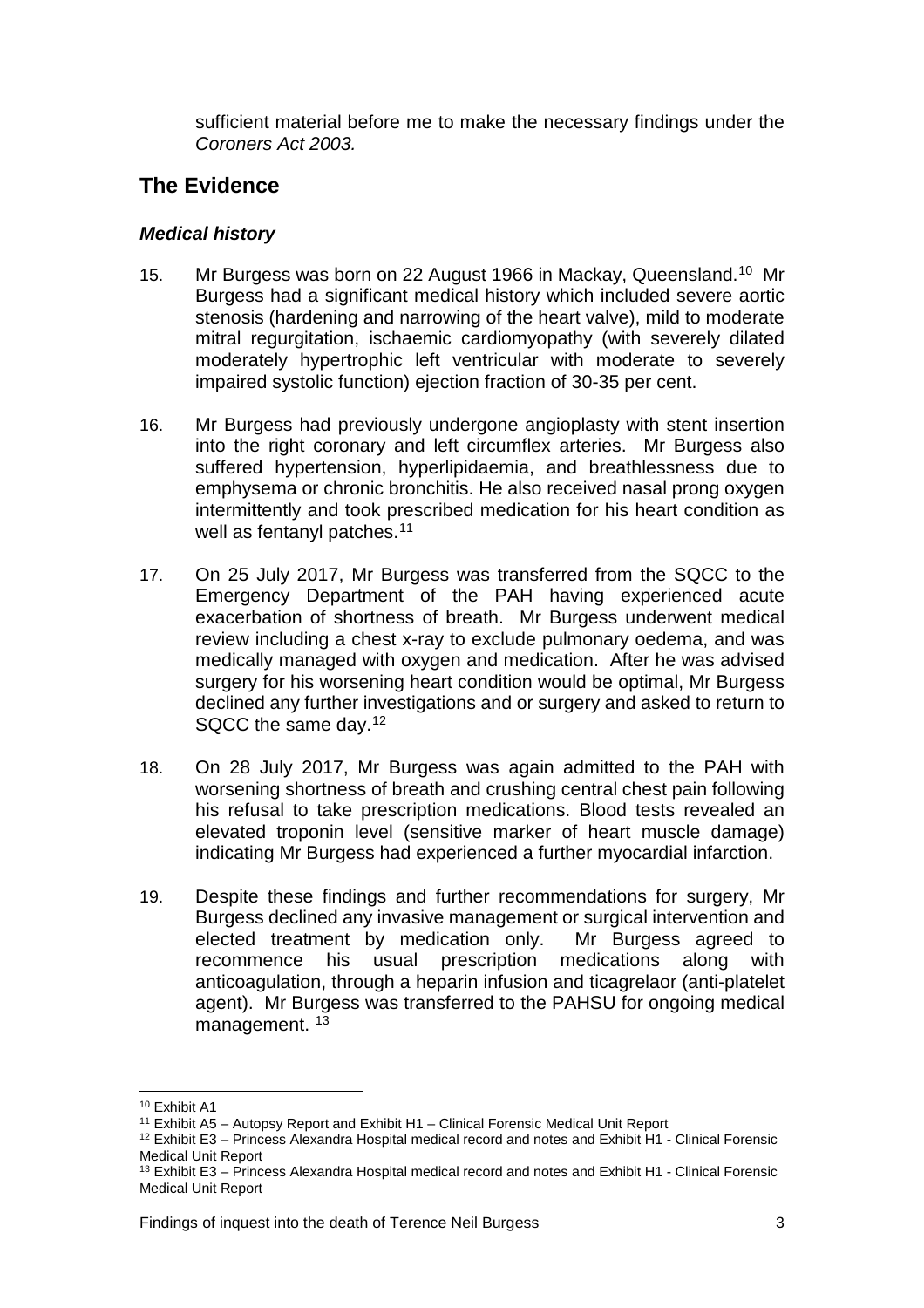- 20. The heparin infusion was replaced twice daily with Clexane injections. As a consequence of the blood thinning medication, Mr Burgess experienced nose bleeds which were controlled by the insertion of nasal packs.[14](#page-5-0)
- 21. The further damage sustained to Mr Burgess' already weakened heart resulted in severe congestive cardiac failure. The subsequent fluid overload was managed with intravenous frusemide (diuretic) infusion, administered over the following 7 days. Mr Burgess was advised of his very poor prognosis without surgical intervention.[15](#page-5-1) Despite the exacerbation of symptoms, Mr Burgess remained resolute in his refusal of any invasive intervention or escalation of treatment.
- 22. On 7 August 2017, Mr Burgess experienced sudden onset crushing chest pain, shortness of breath, nausea and dizziness. Investigations revealed he had suffered a further myocardial infarction, evidenced by troponin elevation. He was managed with intravenous infusion of heparin over a period of 48 hours and a continuous fentanyl infusion was commenced for pain relief. [16](#page-5-2)
- 23. Mr Burgess again declined any invasive management or surgical intervention including the recommendation for intervention with angioplasty/stenting. He confirmed he did not want to be resuscitated in the event of cardiorespiratory arrest, but was content to continue with medications.<sup>17</sup>
- 24. On 9 August 2017, the PAH palliative care team reviewed Mr Burgess for the purpose of optimising his pain relief and to provide symptom management. Mr Burgess was assisted to document his wishes, subsequently completing an Acute Resuscitation Plan (ARP) in the event of acute deterioration. The ARP reflected Mr Burgess' request for comfort cares and he expressly declined the provision of intervention/treatment of all resuscitation efforts including intubation, ventilation, defibrillation, angiograms, blood tests, fluids and or antibiotics.[18](#page-5-4)
- 25. Review of the PAH records disclose many medical practitioners' notations of discussions with Mr Burgess about his poor prognosis, and the worsening of symptoms or death as likely to result from his refusal of treatment. There was agreement that Mr Burgess had capacity to refuse medical treatment.
- 26. On 10 August 2017, Mr Burgess' pain and dyspnoea were recorded as under control. Although he had asked that he be returned to the SQCC,

<sup>14</sup> Exhibit H1 – Clinical Forensic Medical Unit Report

<span id="page-5-1"></span><span id="page-5-0"></span><sup>15</sup> Exhibit E3 – Princess Alexandra Hospital medical record and notes

<span id="page-5-2"></span><sup>16</sup> Exhibit E3 – Princess Alexandra Hospital medical record and notes

<span id="page-5-3"></span>and Exhibit H1 – Clinical Forensic Medical Unit Report<br><sup>17</sup> Exhibit B1 – Statement of Dr Ian Scott

<span id="page-5-4"></span> $18$  Exhibit B2 – Statement of Dr Ravindnath Balasubramamiam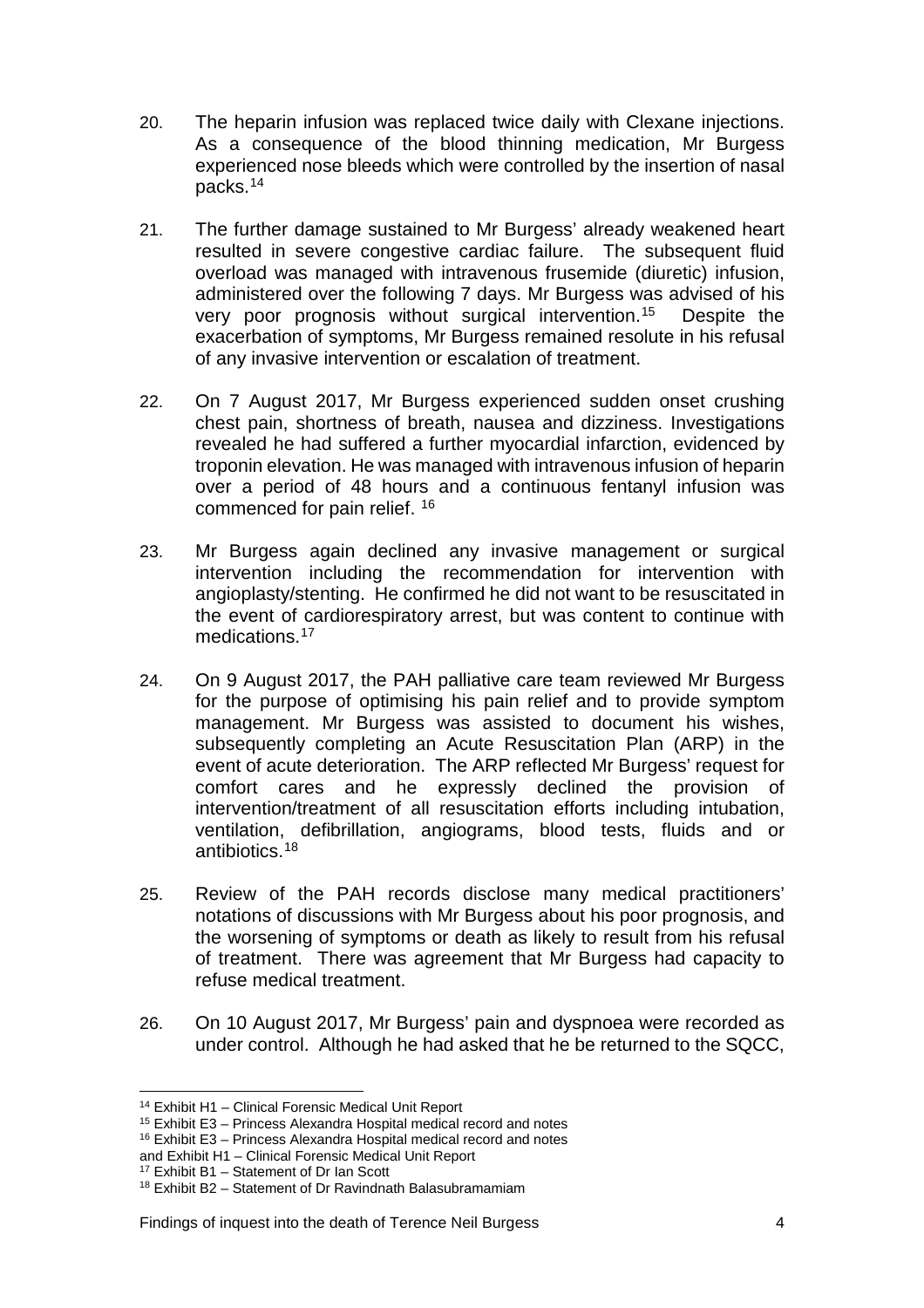he remained in the PAH as he was being treated for constipation which was yet to resolve.

#### *Events of 11 August 2017*

- 27. Registered Nurse, Eva Sianjaya was employed at the PAH and commenced work at 6:00am on the morning of 11 August 2017. Ms Sianjaya along with fellow registered nurses Shirley Nicholson and Benjamin Gibson (also rostered on the morning shift) were advised of Mr Burgess' ARP at the beside handover between 6:00am and 6:30am. Ms Sianjaya stated she reviewed the ARP and subsequently understood resuscitation was not to be performed on Mr Burgess in the event of cardiac arrest[.19](#page-6-0)
- 28. Between 7:00am and 7:25am on 11 August 2017, Mr Burgess was medically reviewed, provided with his regular medication and also prescribed additional agents to assist with constipation.[20](#page-6-1) Mr Burgess was monitored hourly during his admission. Reduced observation frequency was due to his palliative care status. He was on closed monitoring by visual site observation and CCTV footage.<sup>[21](#page-6-2)</sup>
- 29. Ms Sianjaya and Mr Nicholson checked on Mr Burgess several times through CCTV footage between 7:25am and 9:00am. At 9:00am Ms Sianjaya completed a visual check of Mr Burgess and at 9:30am he was provided with morning tea.
- 30. At 10:30am Mr Burgess made a telephone call and spoke with family members. He was observed to be alert, orientated and independent with mobility.
- 31. At 1:40pm, Mr Burgess was provided with afternoon tea and his regular medications. At 2:40pm he notified staff his constipation had resolved. The supervising medical practitioner was notified of Mr Burgess' status and it was confirmed Mr Burgess could be discharged back to the SQCC.<sup>[22](#page-6-3)</sup>
- 32. At approximately 3:30pm, Dr Balasubranamiam attended on Mr Burgess and found him unresponsive on the floor. Dr Balasubranamiam immediately checked Mr Burgess' but found no pulse. Mr Burgess' breathing was agonal initially then subsequently ceased. His pupils then fixed and dilated. Dr Balasubranamiam determined Mr Burgess' to have experienced a cardiac arrest. After considering his wish not to be resuscitated, he did not attempt to revive him. Dr Balasubranamiam alerted staff for assistance and Mr Burgess was moved from the floor to his bed. Dr Balasubranamiam then examined Mr Burgess and declared him deceased at 3:40pm.

<sup>19</sup> Exhibit B3 – Statement of Eva Sianjaya  $\overline{a}$ 

<span id="page-6-1"></span><span id="page-6-0"></span><sup>20</sup> Exhibit H1 – Clinical Forensic Medical Unit Report

<span id="page-6-2"></span><sup>&</sup>lt;sup>21</sup> Exhibit B1 – Dr Ian Scott and Exhibit B3 – Statement of Eva Sianjaya

<span id="page-6-3"></span><sup>&</sup>lt;sup>22</sup> Exhibit B3 - Statement of Eva Sianjaya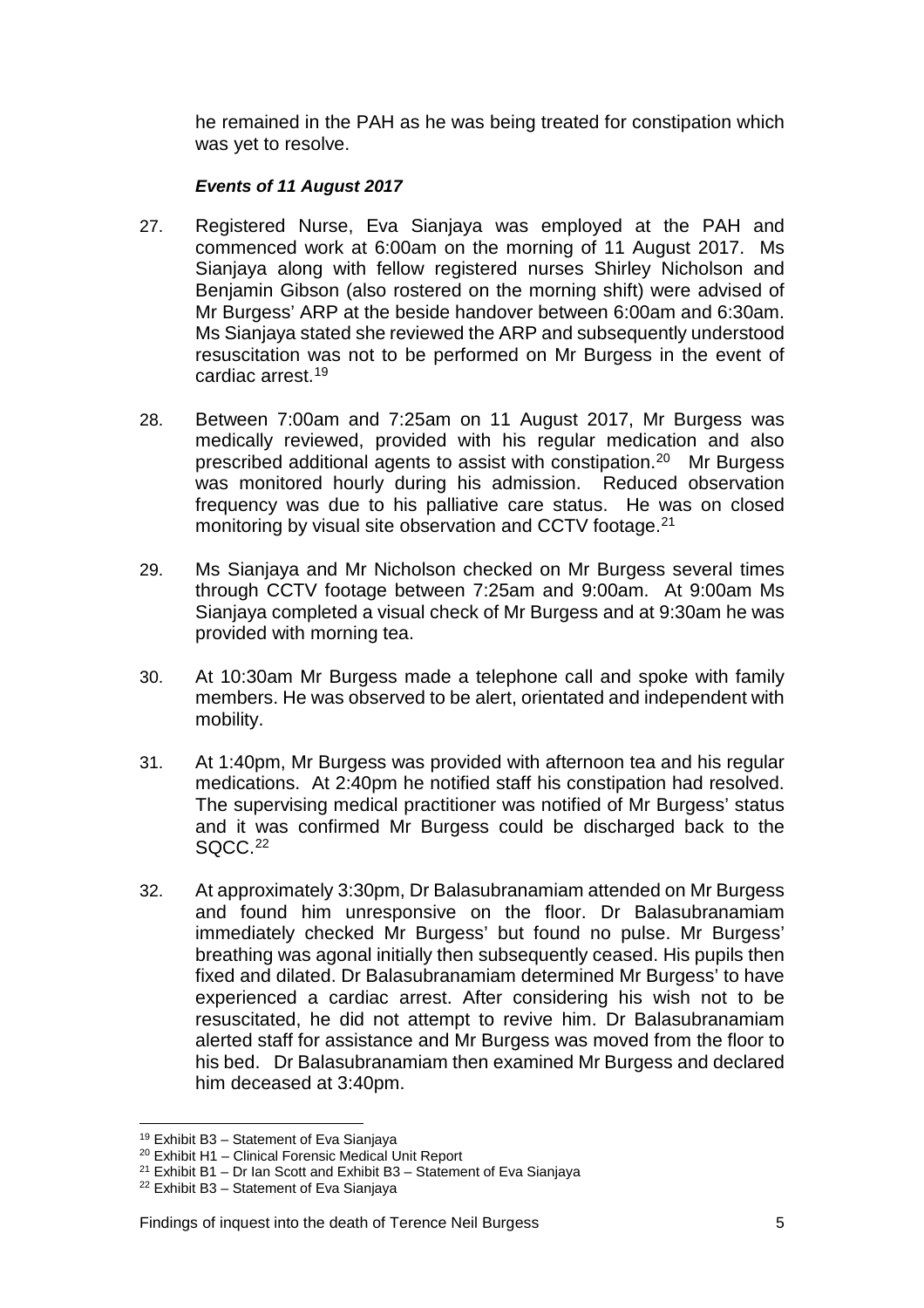#### **Autopsy**

- 33. On 15 August 2017 Dr Christopher Day, Forensic Pathologist performed an external examination of Mr Burgess. A number of toxicology and histology tests were conducted. A CT scan was also undertaken.
- 34. The post mortem CT scans revealed degenerative calcification of the coronary arteries and aortic valve, consistent with coronary artery and valvular heart disease. Fluid within the chest cavities was also identified, consistent with heart failure.
- 35. Dr Day's external post mortem examination identified fluid overload of the lower limbs, also consistent with congestive cardiac failure. Scattered bruises of the upper and limbs, likely as a consequence of blood thinning medications. No significant recent injures were identified as having caused or contributed to death.
- 36. Toxicology samples of antemortem blood collected from Mr Burgess showed numerous prescription medications including a relaxant, antipsychotic, analgesic, anti-depressant, anti-nausea drugs and synthetic opioid consistent with medical treatment. The anti-depressant drug mirtazapine was however detected within greater than therapeutic range. No alcohol was detected.
- 37. Dr Day concluded that the degree of Mr Burgess' heart disease was of such severity that sudden collapse and death could have occurred at any time.
- 38. The cause of death, based on Dr Day's review of the QPS investigation material, Mr Burgess' medical history, external post-mortem examination and associated testing, was ischaemic and valvular heart disease<br>(severe aortic stenosis). Other significant conditions included Other significant conditions included hypertension and hyperlipidaemia.

#### **Clinical Forensic Medicine Unit Review**

- 39. At the request of the Coroners Court, Dr Ian Home of the Clinical Forensic Medicine Unit conducted a review of Mr Burgess' care, including the appropriateness of the medical treatment provided to him in the 12 months prior to his death and while at the PAH from 25 July 2017 to 11 August 2017.
- 40. In his report of 29 May 2019, Dr Home confirmed Mr Burgess' medical history including but not limited to ischaemic cardiomyopathy, severe aortic stenosis and previous myocardial infarctions. He also identified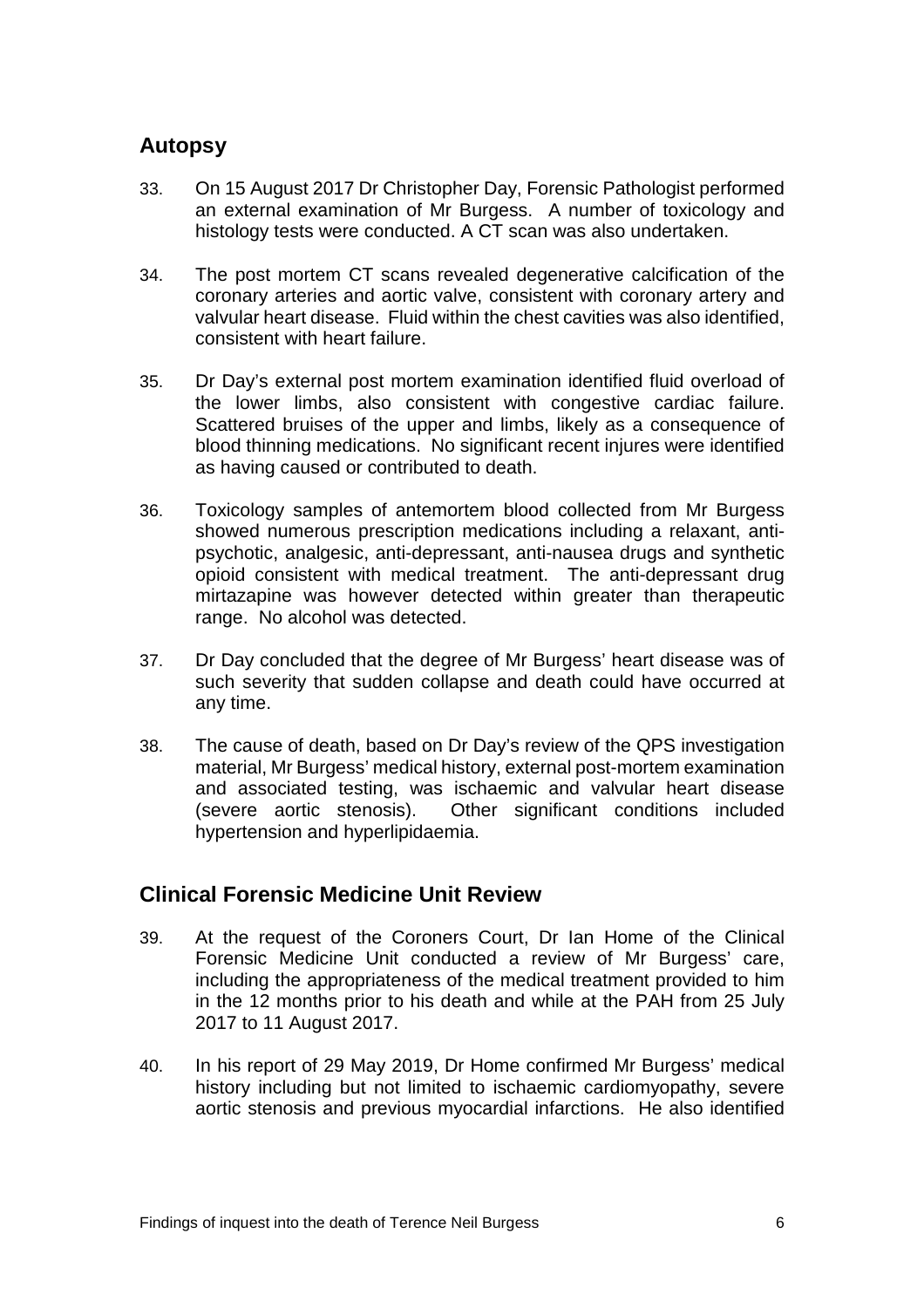Mr Burgess "experienced chest pains on an almost daily basis along with dyspnoea (shortness of breath) on minimal exertion".[23](#page-8-0)

- 41. Dr Home advised that aortic stenosis is the most common form of valvular heart disease which involves abnormal narrowing of the aortic value through which blood passes from the left ventricle of the heat to the aorta. Symptoms are non-specific and occur as a result of impaired cardiac function (heart failure) and include fatigue, dyspnoea (particularly on exertion), angina, palpitations and syncope. Dr Home noted that severe aortic stenosis has a poor prognosis with medical management alone and carries a high risk of sudden cardiac death. Further, for patients with symptomatic severe aortic stenosis, akin to Mr Burgess' circumstances, the annual incidence of sudden death increases to 8 to 34 percent. Dr Home clarified the risk of sudden death is reduced by valve replacement surgery.
- 42. Dr Home confirmed that Mr Burgess died as a consequence of ischaemic and valvular heart disease. Dr Home noted, Mr Burgess "was adamant he did not want any invasive treatment including aortic valve replacement surgery or further angioplasty, despite numerous discussions with doctors advising him his condition was treatable. As a result, his management was restricted to pharmacological therapies".
- 43. Dr Home gave the following opinion in respect of the treatment provided to Mr Burgess':

*"Despite being provided appropriate medication Mr Burgess experienced ongoing symptomatic disease with a further myocardial infarction experienced four days prior to his death. On 11 August 2017, whilst still in hospital, Mr Burgess suddenly collapsed and was not resuscitated in keeping with his wishes. Sudden cardiac death is a well-recognised complication of symptomatic severe aortic stenosis. I therefore see no reason to be critical of the care provided in this case".* 

- 44. As to Dr Home's review of the antemortem toxicology results and elevated mirtazapine levels found in Mr Burgess' system, he noted the daily prescribed 60mg of mirtazapine was the upper limit of therapeutic range. Dr Home explained some individuals are poor metabolisers of mirtazapine and measuring drug levels is not routinely performed.
- 45. Dr Home's review of Mr Burgess' medical records did not identify any obvious signs or symptoms directly attributed to the accumulation of mirtazapine. Dr Home opined, "whilst cardiac disorders including chest pain, myocardial infarction and arrhythmia have been reported as rare associations with mirtazapine, Mr Burgess' cardiac issues can be more readily explained by his underlying cardiac disease".[24](#page-8-1)

<sup>23</sup> Exhibit H1 – Clinical Forensic Medical Unit Report

<span id="page-8-1"></span><span id="page-8-0"></span><sup>24</sup> Exhibit H1 – Clinical Forensic Medical Unit Report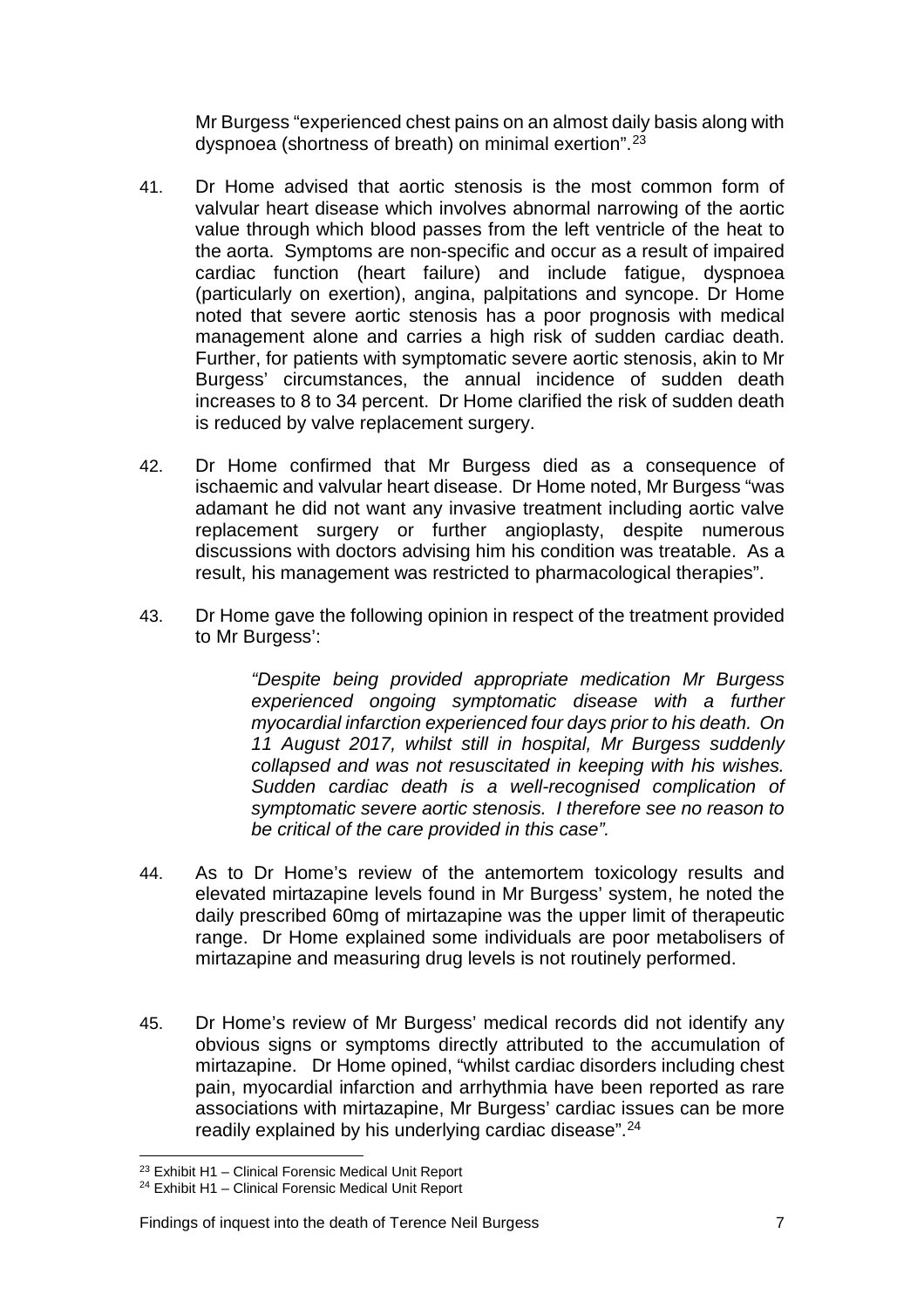## <span id="page-9-0"></span>**Conclusions**

- 46. Mr Burgess' death was the subject of a police investigation. I have considered the conclusions of that investigation, and I accept that the death was from natural causes with no suspicious circumstances associated with it.
- 47. I also consider that none of the correctional officers or other staff involved in his care at SQCC caused or contributed to his death. I am satisfied that Mr Burgess was given appropriate medical care by staff at SQCC and the PAH while he was admitted there. His death could not have reasonably been prevented.
- 48. It is a recognised principle that the health care provided to prisoners should not be of a lesser standard than that provided to other members of the community. The evidence tendered at the inquest, including Dr Home's review, established the adequacy of the medical care provided to Mr Burgess when measured against this benchmark.
- 49. The circumstance of Mr Burgess' death do not call for any comment relating to issues of public health and safety or the administration of justice or ways to prevent deaths from happening in similar circumstances.

#### <span id="page-9-1"></span>**Findings Required by s. 45**

- 50. I am required to find, as far as is possible, the medical cause of death, who the deceased person was and when, where and how he came by his death. After considering all of the evidence I am able to make the following findings:
- <span id="page-9-2"></span>**Identity of Mr Burgess – Terence Neil Burgess**
- <span id="page-9-3"></span>**How he died** - The Mr Burgess died at the Princess Alexandra Hospital after being transferred from the Southern Queensland Correctional Centre following the exacerbation of symptoms of his underlying heart disease, and suffering a myocardial infarction following the cessation of his regular prescription medication. He suffered a further myocardial infarction and declined any invasive investigations or surgical intervention and elected not to be resuscitated in the event of deterioration. Mr Burgess signed an acute resuscitation plan confirming his wish for comfort cares. He was transferred to palliative care and received treatment for symptom management only. On the date of his death he was cleared for a transfer back to the Southern